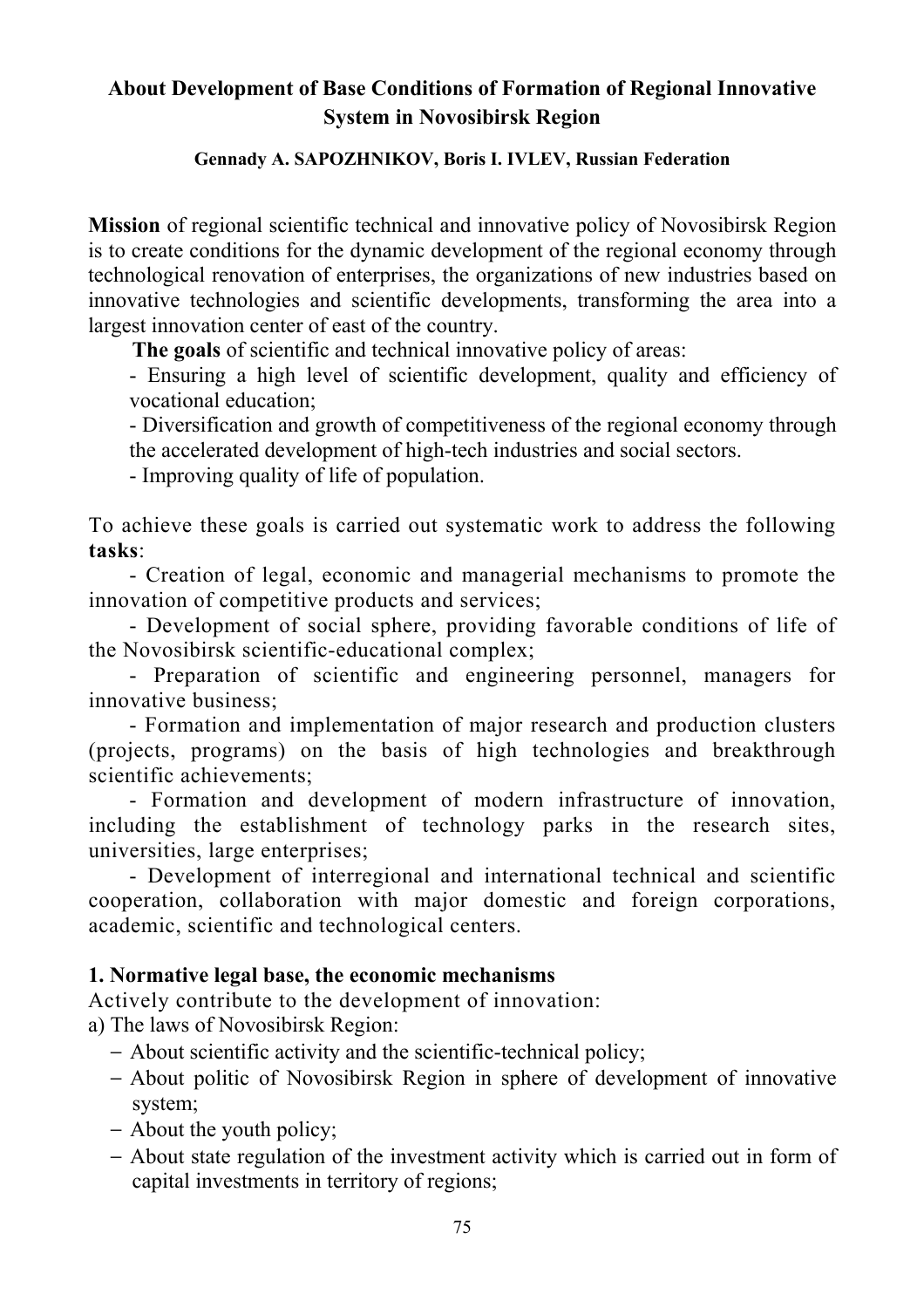- − About measures of the state support of commodity producers;
- − About development of small and average business;
- − About state support of agricultural production;
- − About state information systems, state information resources, territorial information system of Novosibirsk Region;
- − About taxes and features taxation separate categories of tax bearers
- − About granting separate categories citizens of grants for acquisition or building premises in Novosibirsk Region.

b) Standard and legal acts, for example, to support young scientists include decisions of the Governor of Novosibirsk Region to hold competitions for nominal awards, scholarships and grants to young researchers, post-graduate students and students; about maintenance crediting young scientists and experts of Novosibirsk centre of science on building or acquisition of habitation, etc.

On the basis of this regulatory legal framework state support of enterprises and establishments in sphere of manufacture, science, formation and scientific service is carried out.

## **2. Regional innovative system**

| Infrastructure:                          | system of vocational<br>• The             |
|------------------------------------------|-------------------------------------------|
| <b>Innovation</b>                        | education                                 |
| Technopark, business incubator,          | Higher Education, special Industrial      |
| innovative centers, development          | Services, research institutes, high tech- |
| agencies, and technology transfer        | logical enterprise                        |
| centers, business centers, business      | • The generation of knowledge             |
| associations, etc.                       | Research institutes, Design<br>Office,    |
| • Financial                              | universities, tech firms                  |
| Public support of science and education, | The generation and transfer of            |
| banks, venture capital and mutual        | technology                                |
| funds, private equity funds, funds for   | Research<br>research<br>campuses,         |
| technological development, etc.          | institutes, Design Office                 |
| • Information                            | - High-tech companies                     |
| Databases, knowledge bases,              | - Technology Cluster                      |
| technology transfer networks, data       | - Programs and Projects                   |
| centers, offices, archives, etc.         | - Business plans                          |
| Legal                                    | - Consultancy framework                   |
| Laws and regulations, investment         | <b>Process re-manufacturing</b>           |
| agreements and contracts                 | - Technology Audit                        |
|                                          | - Investments in fixed assets             |
|                                          | - Innovative enterprises                  |
|                                          | - Technology Transfer                     |
|                                          |                                           |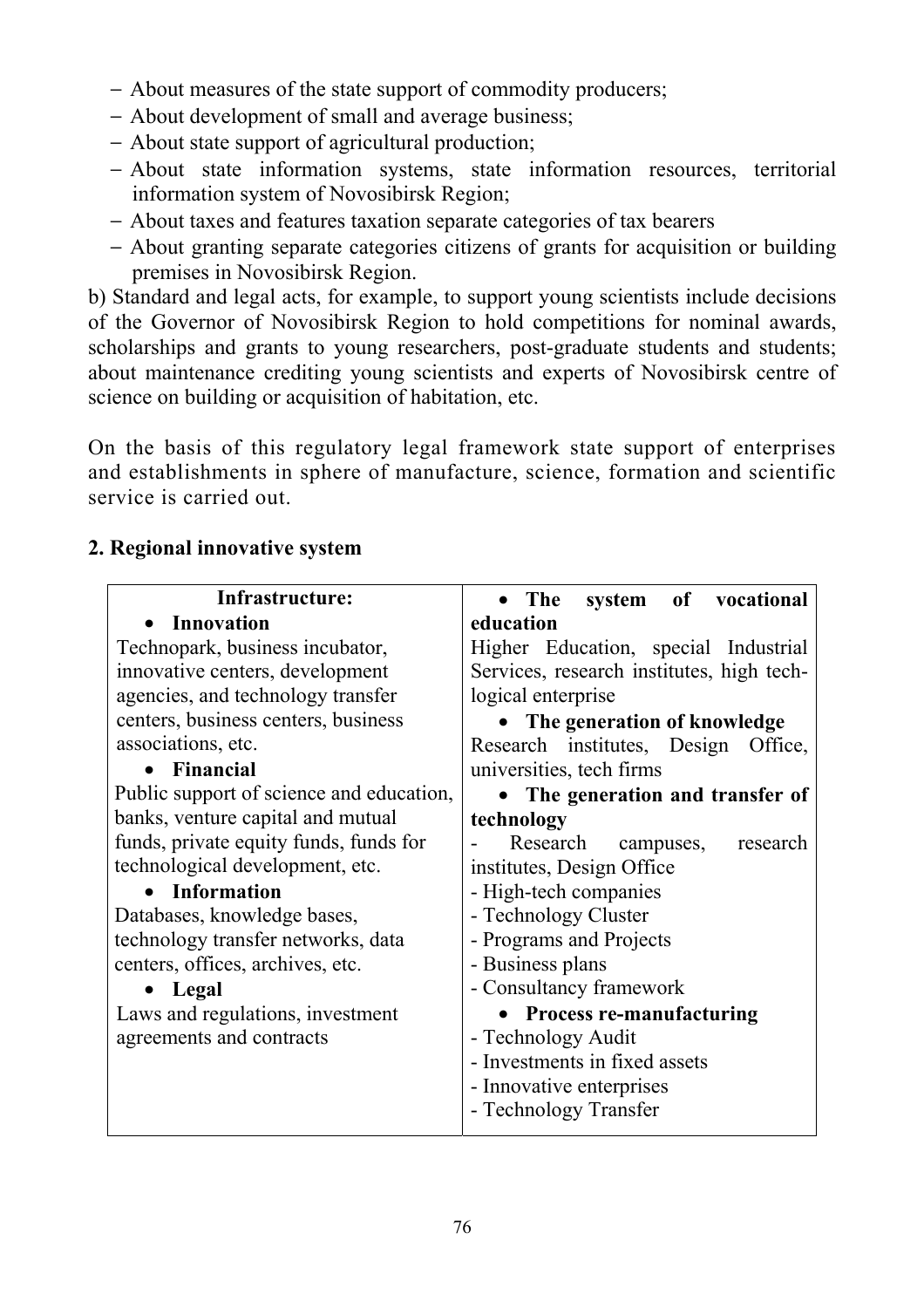## **3. Small and average business in innovative sphere**

In Novosibirsk Region effectively operate more than 400 small and average enterprises in scientific and technical sphere, many of which are leaders not only in Russia, but also abroad.

Innovative companies in Novosibirsk implemented exports to dozens countries around the world. Subject exports - technology and software, laser systems, devices, diagnosticums, crystals, and equipment for exploration and mining.

Cooperation of authorities and scientifically-technological complex of Novosibirsk Region with the Foundation for Assistance to Small Innovative Enterprises (FASIE) in scientific and technical sphere is carried out in three directions: Implementation Program of innovation in the field of scientific instrumentation in a unique experimental base for the modernization of basic science ("Foundation for Assistance – SB RAS"), Program funding of innovative projects at the initial stage of development ("START" - on the program was founded more than 80 new companies), the "Party Youth and Scientific Innovation Competition" (UMNIK»).

# **4. Innovative-investment projects and programs**

Within the framework of innovation and investment programs and projects carried out by the formation of technological clusters - scientific, educational, production and business integrated structures operating in a certain area and ensure development and serial production of new technology products. Currently, the major clusters on the basis of scientific developments and technologies of Novosibirsk scientists developed in the following areas: power electronics, pharmacology and biotechnology, information technology, instrumentation. Clusters form the basis of complex innovative projects and programs focused on the transfer of high technologies and scientific developments.

# **5. Infrastructure innovative activity of scientific towns**

In Novosibirsk Region there were formed three unique research campuses. In the world-renowned Academgorodok located nstitutes, Siberian Branch of the Russian Academy of Sciences, Russian Academy of Medical Sciences, Novosibirsk State University, in settlement Krasnoobsk - Russian Academy of Agricultural Sciences, Science-City Koltsovo – the State Research Center (SRC) of Virology and Biotechnology VECTOR (SRC VB VECTOR).



settlement Krasnoobsk Academgorodok worker's settlement





Koltsovo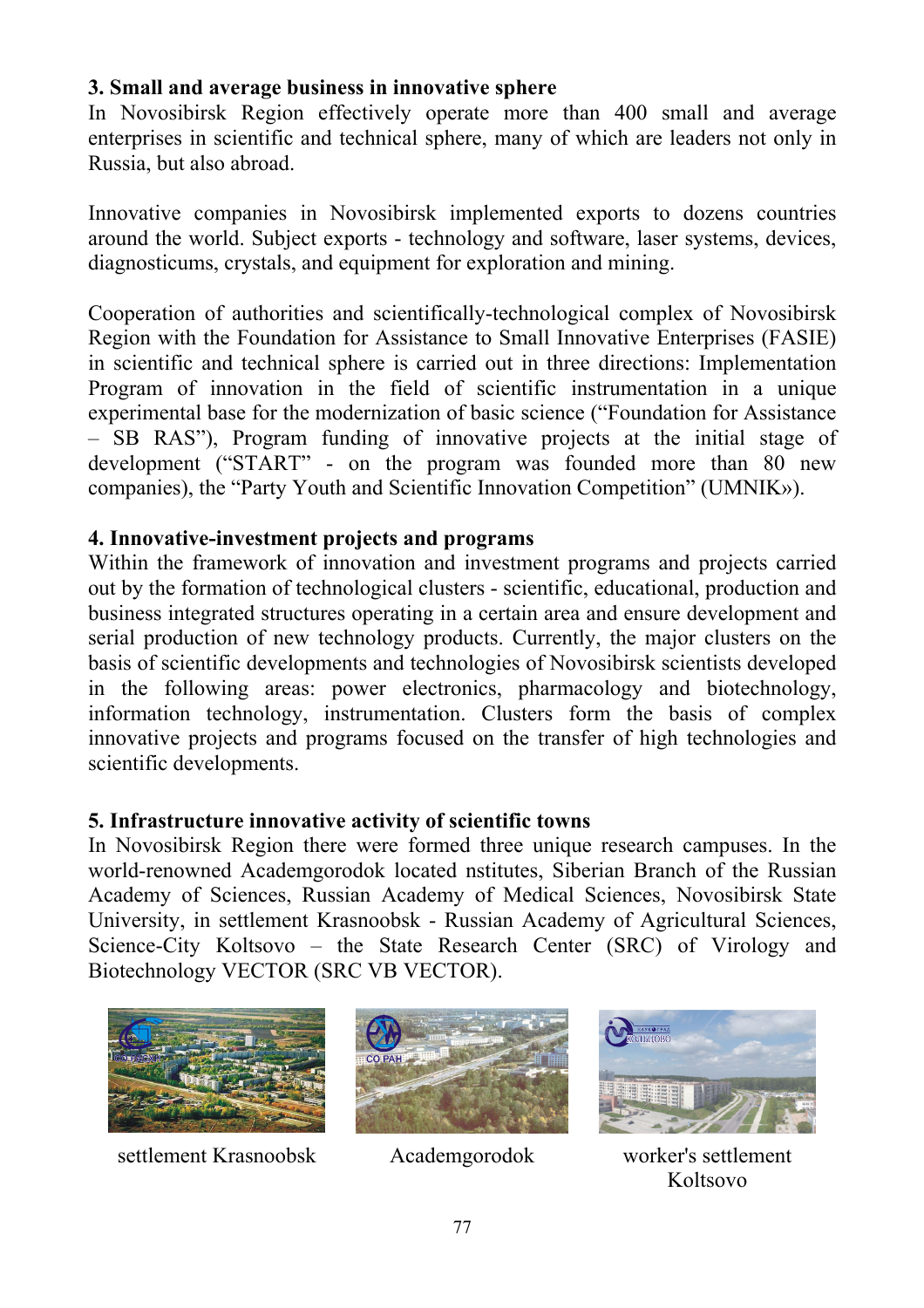In science, technology and innovation campuses structure also includes industry research institutes, centers of technology transfer, innovation and technology centers, technology companies, subsidiaries and representative offices of universities that together form the innovation system of national scale.

The main principles (the ideas of Academician Lavrent'ev) action research is integrated townships (multidisciplinarity), scientific and applied research, advanced development of key basic science, the integration of science and education, the practical implementation of scientific achievements.

Technopark **"Novosibirsk"** created in 1996 operates as technopark distributed type, including in the structure, innovative centers in other parts of the city and region. Now in technopark territory are more than 50 small businesses created more than 500 jobs.

Except the state technoparks in Novosibirsk, are created **private technopark-like structures.** Experience of creation in Novosibirsk Region technopark-like structures allows setting the task of creating infrastructures to a new level – **creation of technoparks network** in academic campuses, large universities and industrial enterprises, the core which is the Novosibirsk Akademgorodok Technopark.

**Associations of high technology firms**. In Novosibirsk Region associations of firms of high technology business successfully function: "SibAkademSoft", "SibAkademInnovation", "Information and Technologies", "Siberian Research-and-Production Complex Engineering of Night Vision", "Siberian Industrial Hydraulics and Pneumatics", management Company "Power Electronics of Siberia". Associations established to provide an enabling environment for innovative activity, support and development of small and medium business.

**Development of financial institutions of venture business.** In Novosibirsk, the annual fair of innovation and investment projects, which are important milestone in the development of infrastructure of venture funding are spent. In particular, within the framework of the exhibition "SIBPOLITEX" organized presentation of innovation and investment projects, academic and industrial research institutes, small and medium-sized enterprises in scientific and technical sphere.

Now the Administration of Novosibirsk Region together with the Ministry of Economic Development and Trade of the Russian Federation and partners creates the venture fund. It develops dynamic activities to attract investments of JSC "Agency for Investment Development of Novosibirsk Region".

## **6. Improvement in the preparation and consolidation of scientific and engineering personnel and managers of innovative business**

Technopark-like ideology requires qualitative changes in education due to: the development of high-tech sector of economy; training specialists able to search for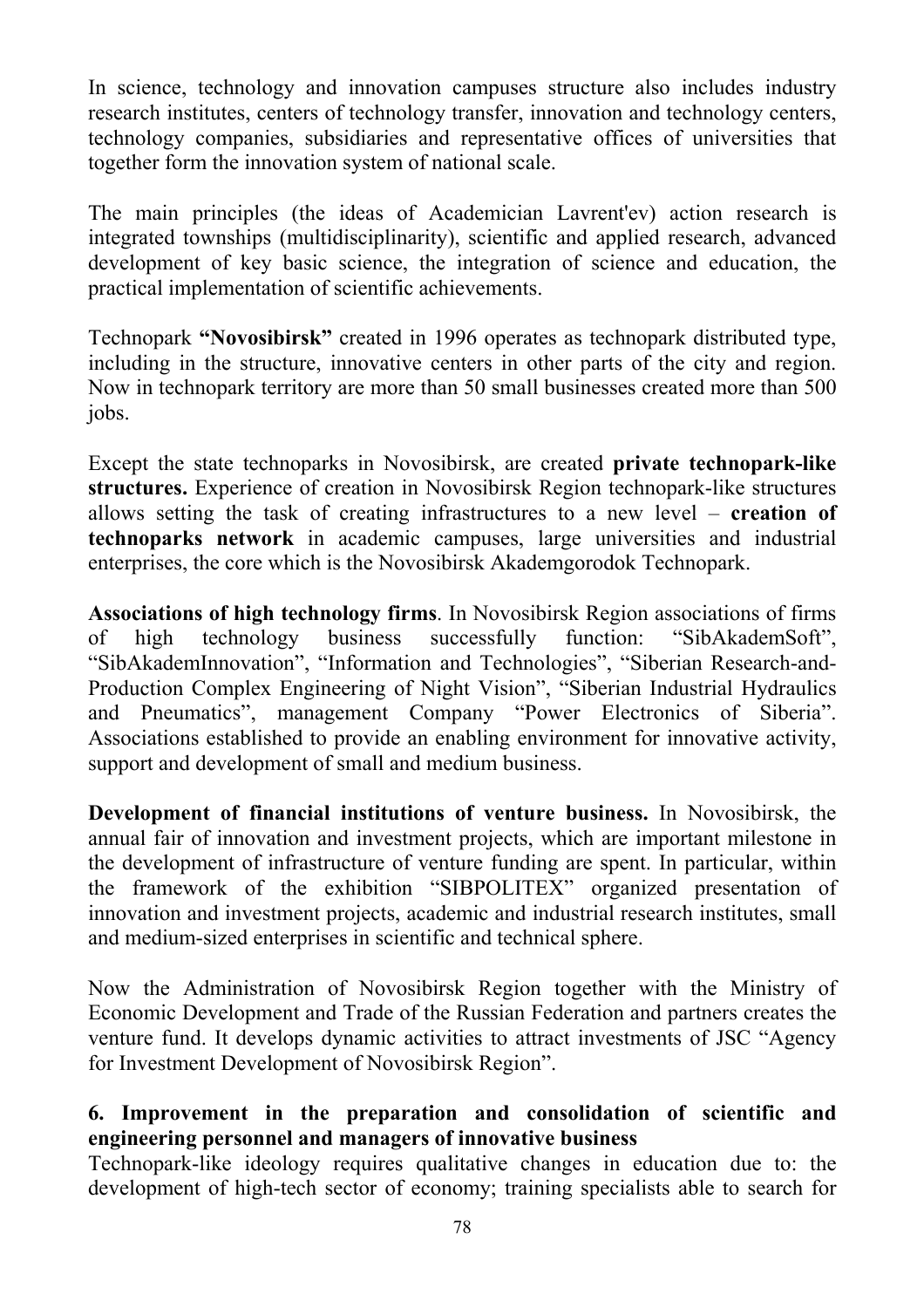innovative solutions based on fundamental knowledge, to transfer technology to effectively manage investment and innovation projects. Here is the current development of science and engineering schools and their integration with the system of continuing education, development of social partnership with employers. In Novosibirsk, are created dozens centers of collective use with unique equipment, joint scientifically-educational centers of high schools and academic institutes, chairs on basis of scientific research institute are created. The highest integration level of the Siberian Branch the Russian Academy of Sciences and Novosibirsk State University (89 joint chairs) in leading universities are operating in the region more than 20 scientific and educational centers and laboratories, 17 centers of innovation or technological fields, such as the complex problems of modern medicine «Living System» and complex of laser spectroscopy, photonics and optoelectronics at Novosibirsk State University, centers "Aircraft" and DMG (Dескеl Маhо Gildemeister) at the Novosibirsk State Technical University, Center for Laser Scanning in the Siberian State Academy of Geodesy, etc.

It is allocated 18 priority directions of professional training connected with the basic stages of life cycle of innovations, the requirement is analyzed in professionals for innovative infrastructure, including Academgorodok Technopark till 2015.



It is, first of all, specialties and directions of preparation connected with scientific directions, engineering and technological activity, analysis of market requirements, project management and intellectual property, industrial design, promoting new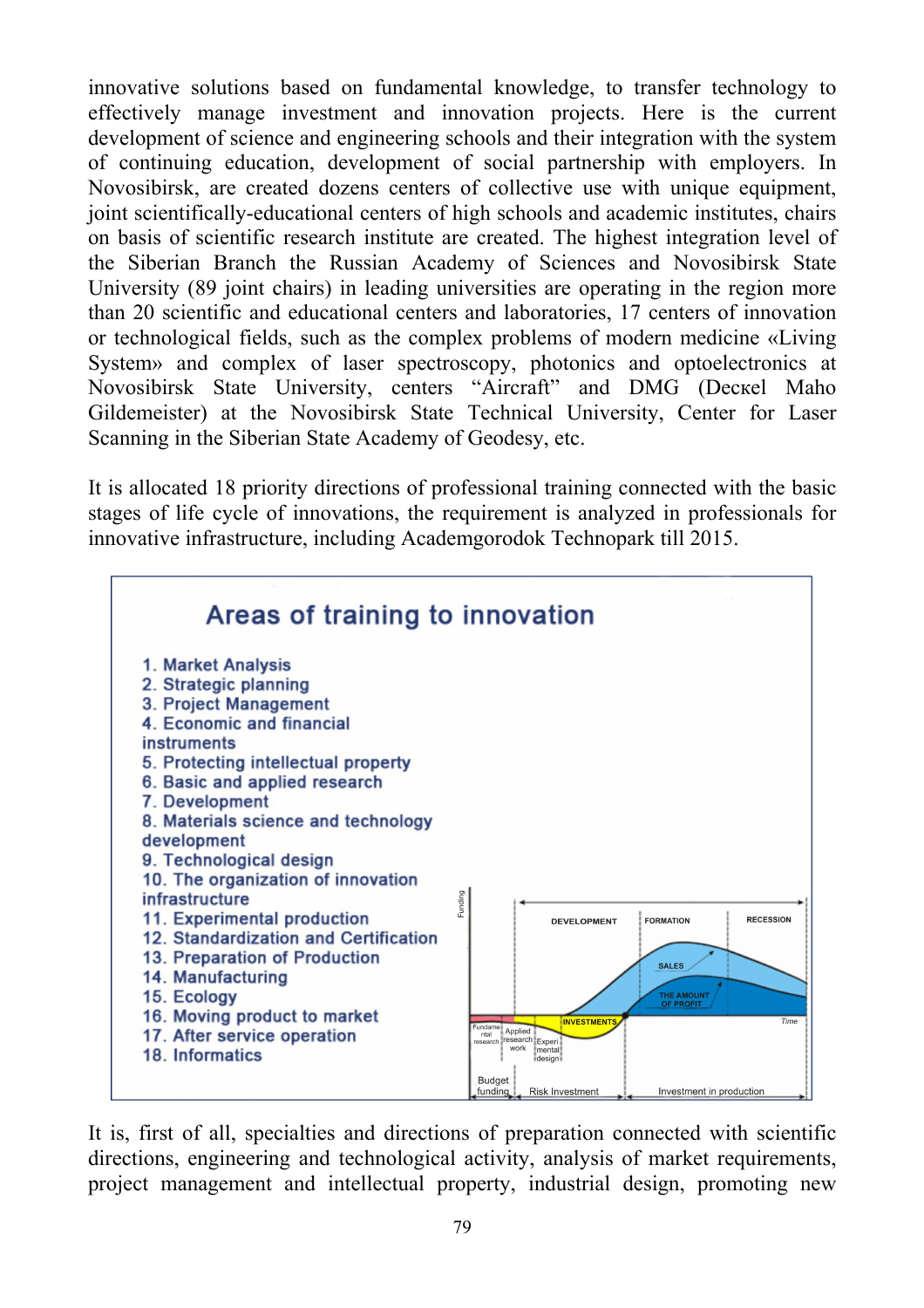product on the market, after sales service, etc. State support of training through the regional budget (target contract training experts) was implemented in Novosibirsk Region for the past 8 years, mainly for agro-industrial complex. Further it is planned to develop an innovation system.

Development of innovative infrastructure of the higher vocational training became more active. In 2007 in 9 high schools of area, Centers of development innovative competence are created, strategically focused on training professionals to advance innovative projects on the market, development of project thinking by professionals, creating innovative business teams in university environment, with their subsequent activities in technopark-like institutions or enterprises. Four centers (Novosibirsk State University, Novosibirsk State Technical University, Siberian State University of Telecommunications and Informatics, and Siberian State Academy of Geodesy signed an agreement with the Russian Fund of Direct and Venture Investment (RVCA) on a non-profit transfer of Course to the European Private Equity & Venture Capital Association (EVCA) «Private Equity and Venture Capital».

Particular attention is paid to the selection and support of talented youth. For example, since 2004, is annually held open interuniversity Regional Olympiad (more than 6,0 thousand participants) based on the Novosibirsk State University, Novosibirsk State University of Economics and Management, Siberian State Academy of Geodesy, Novosibirsk State Academy of Architecture and Art, Siberian State Transport University, Novosibirsk State Pedagogical University, Novosibirsk State Technical University, etc., of which 50 winners are awarded certificates at the Out flow of any entrance to university in Novosibirsk Region.

As part of the national project «Education» in 2006 36 students in 2007 - 26 appointed by the President of Russia prizes, received major financial support for Novosibirsk State University (901 million rbl.) and Novosibirsk State Technical University (583 million rbl), which is aimed at equipping educational facilities, development of teaching materials, professional retraining and improvement of professional skill of teachers. Institutes of the Siberian Branch of the Russian Academy of Sciences and Medical Sciences, Novosibirsk State University and Novosibirsk State Technological University had grants under development programs of nanotechnologies.

One of the successful programs of additional professional education, establishing a dialogue between the authorities, business and education is a Presidential management training program, which is already 10 years successfully implemented in Novosibirsk Region.

### **7. Intellectual property protection**

Involvement of intellectual property into economic turnover is a challenge. Novosibirsk Region is the undisputed leader among the regions of Siberian Federal District in the area of this innovation.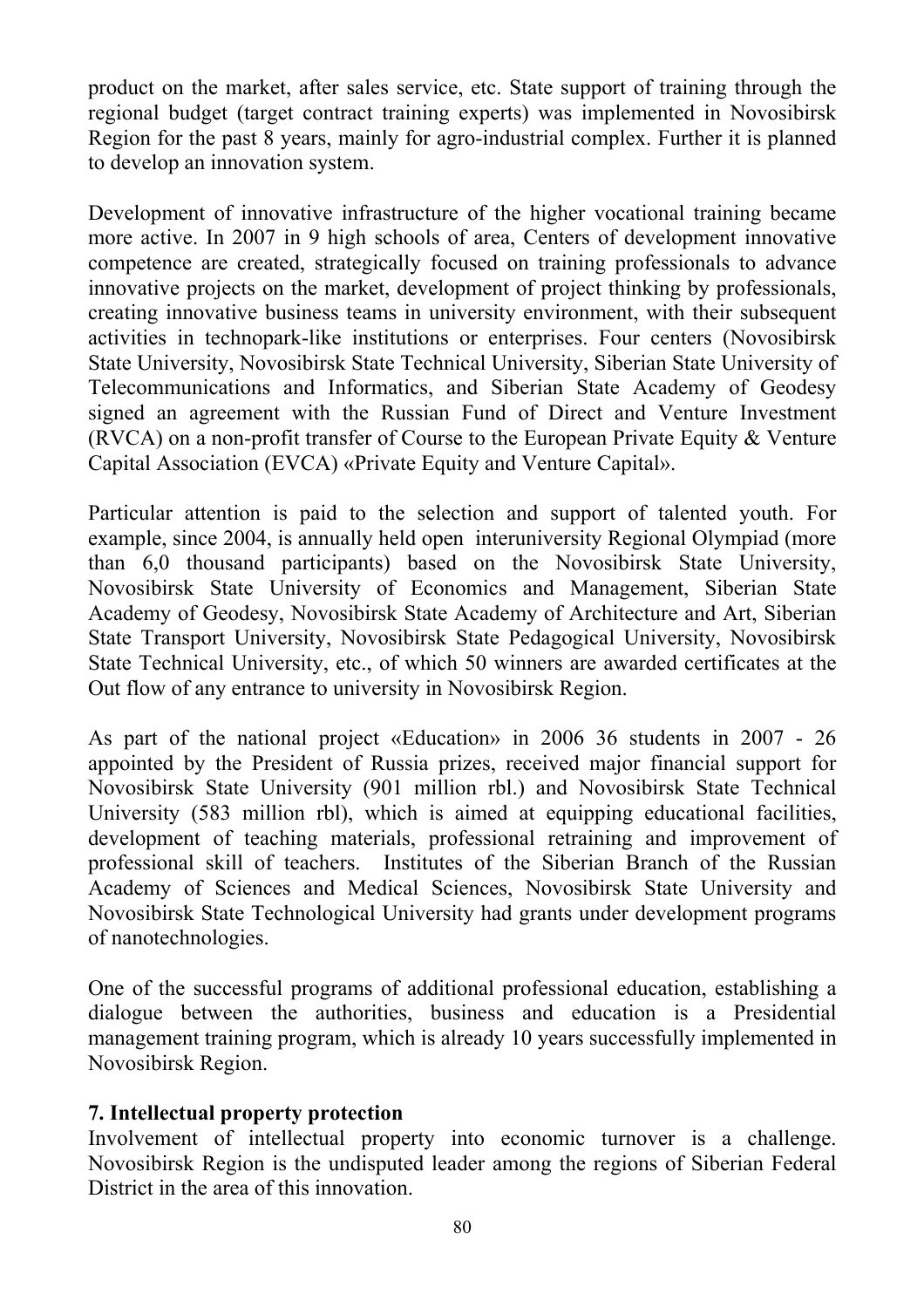According to the Agreement of administration of the region and Federal service on intellectual property, patent and trade marks (Rospatent) annually from the regional budget "Inventions of the world" are allocated to the State Public Scientific and Technological Library of SB RAS (SPSTL SB RAS) means for a periodical subscription, seminars are regularly held on intellectual property protection. The Siberian Institute of Intellectual Property, the first beyond Ural Mountains and training experts according to additional education programs was created in Novosibirsk.

## **8. Information provision**

At the initiative of Novosibirsk specialists, it is created and accumulated database of innovative projects and programs of Siberian Regional Center of Russian Technology Transfer Network (RTTN - www.rttn-siberia.ru). It is based on the database formats and technologies adopted in the European Innovation Relay Network. Regional data base is an integral part of the RTTN database, which contains information about more than 200 innovative projects for Novosibirsk Region's enterprises.

The Mayor's office of Novosibirsk develops the investment passport of city – (http://invest.novosibirsk.ru) centralized information resource, which will provide information about the innovation and investment projects. The structure of territorial information system of Novosibirsk Region (TIS) is developed. Formation of TIS as a unified system based on the telecommunications network, a regional center of informatization, by using a meta-database should ensure integration of information resources in the region, including innovation.

### **9. Inter-regional and international cooperation**

In Novosibirsk, scientific complex has a time-tested system of interregional and international cooperation. It is necessary to note especially experience of the international centers of the Siberian Branch of the Russian Academy of Sciences created on the basis of institutes, taking leading world positions. It for example, Center for Synchrotron Radiation, Center Aero-physical Studies, Center for Research and Testing of Catalysts. The centers promote the process of expanding international cooperation in the new geopolitical environment, through collaborative research projects, Expeditions, demands for reception of international grants, publications, and training of young scientists, post-graduate students and students, international conferences, exhibitions, publishing, access to unique installations, marketing and other kinds of activity. On volume of export of technologies and services of technical character our area wins first place in Siberian federal district. The volume of the export agreements concluded by area makes more than 60 % of all agreements concluded in Siberian Federal district. The geography of export of technologies and services: the USA – 38 %, the Netherlands – 26 %, Switzerland, Japan, Korea – 5-7  $%$  etc.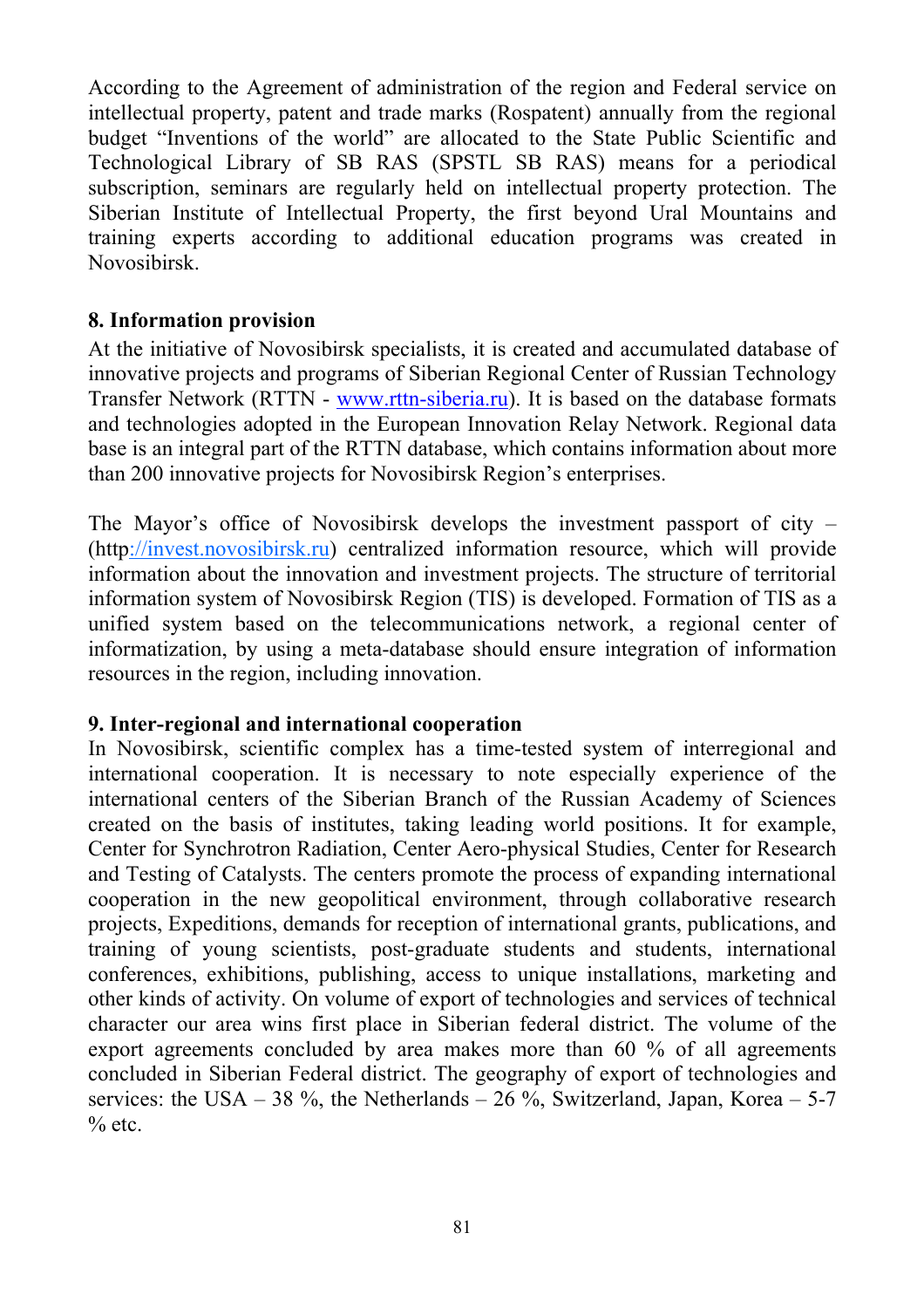In order to coordinate the activities of enterprises in foreign markets, the submission of overseas interest in the area of Frankfurt am Main (Germany) works "Information and Economic Center of Novosibirsk Region". In turn, in Novosibirsk are consulates general of Germany, Bulgaria, Uzbekistan, Vice Consulate of Republic of Kyrgyzstan, Office Embassy of Ukraine and Belarus, Republic of Korea, and Germany. The representative of the Institute of Foreign Trade of Italy launched its activities as a structural unit of Embassy of Italy. There are the Russian-Korean Center for Science and Technology, Korean Business Development Center, Russian-Indian Technology Center, etc. In Novosibirsk have opened their representative offices or research centers such firms as Beker Atlas, Kawasaki, Kodak, Motorola, Xerox Renk, Hewlett-Packard, Samsung, Siemens, Intel, Schlumberger and others.

Interregional and international cooperation actively contributes to the activities of the Exhibition Center of the Siberian Branch of the Russian Academy of Sciences ITE "Siberian Fair", organizing annually, the following exhibitions: Sibpoliteh; Science in Siberia; UchSib; SibSvyaz; Siberian Business Forum; Siberian Energy Congress; SibBezopasnost; SpasSib; Metals of Siberia; Geo-Siberia: Sibnedra, Mining; Sibneftegaz etc.

Personnel training for foreign economic activity (specialties: International Relation, World Economy, Regional Studies, and Custom) implemented seven universities. In many scientific, educational, and manufacturing processes are applied international quality standards GLP, GMP, GCP, 9001:2000 quality system management. Cooperation with international funds and programs (ISTC, CRDF, INTAS, INCO - Copernicus, CORDIS, etc.) are developed.

## **10. The list of priorities of innovation and investment programs and projects**

In Novosibirsk Region practically formed and implemented in different stages the integration of innovation and investment programs and projects, taking into account the competitive advantages of Novosibirsk Region and the region. These projects meet the following main areas:

• Addressing the social humanitarian issues and human society (education, culture, morality, ethics, youth policy, social institutions, democratic freedoms, and others).

• Well-being technology (gene therapy and gene diagnostics, bioengineering and immunocorrection, nano-biotechnologies, stem cells, photodynamic therapy, human livelihoods, pharmaceuticals, bioinformatics, etc.).

• The industry of software products, information and communication systems (information technology education, modeling, automation and management, database and knowledge base, telecommunications and networks, etc.).

• Development of transport complex of Novosibirsk as a multimodal transportation hub.

• Scientifically-technological and economic maintenance of agriculture.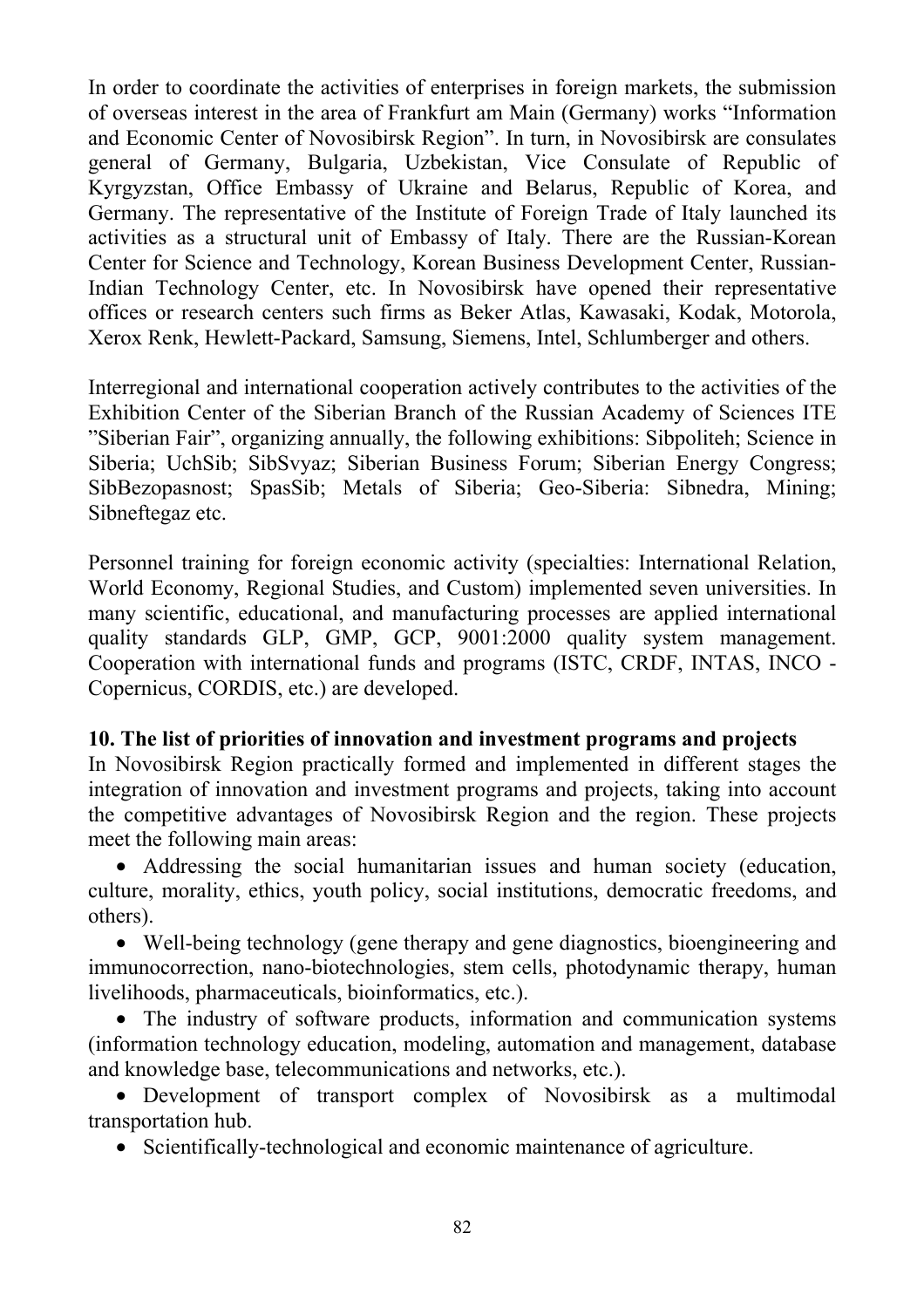• Creation of methods and means for countering terrorism, preventing and reducing the risk of disaster (prevention, detection and identification, health remedies, etc.).

• Instrumentation, science equipment and automation systems (analysis, test and diagnostic for chemistry, biology, medicine, thermal imaging, sensor microelectronics, electro-optical converters, NMR-sensing, low-dose X-rays, etc.).

• Laser, plasma and electron beam technology for science, industry and medicine.

• Nuclear power.

• Catalytic technology on the basis of a new generation of catalysts.

• Scientific and technological support the creation of aerospace engineering (creation of aircraft aerogasdynamics, durability, avionics, etc.).

• New materials and nanotechnology (single crystals for electronic and jewelry industry, nanomaterials, composites, Bimetals, etc.).

• Science and technology building, including road construction (new materials based on local raw materials, methods and devices for diagnostics, technologies increase reliability and durability, architectural and technical solutions, etc.).

• Ecology, the study of subsurface exploration, transportation and processing natural resources, seismic (geological engineering and technology, mining equipment, geophysical methods of prospecting and exploration, GIS, seismic zoning, environmental zoning, etc.).

#### **11. Issues and proposals for the development of regional innovation system**

1. The reasons for the obstacles to the development of innovation:

• Not enough incentives for the development of innovation-intensive areas. Undoubtedly, the positive here is adoption of federal laws "On Status of Science*-*City of Russian Federation", "On Special Economic Zones in Russian Federation".

• The management of innovation processes, organizational structures, mechanisms and regulations in the field of science and technology requires an immediate improvement at both federal and regional levels.

• The State budgetary establishments of science and education, being the basic owners of intellectual property and participants of innovative process, do not have the right to establish small businesses by making contribution valued right to results of intellectual activities, as well as property and money received by agencies through a permitted business or income-generating activities, receive loan funds, except budgetary loans. Experience in establishment and operation of autonomous institutions in scientific, educational and innovative areas is still lacking.

• The holder of intellectual property derived from the state budget weak motivation for its commercialization.

• Weak management in the formation and management of major innovation and investment projects, programs and technology clusters.

• Low technological culture. Not infrequently companies can't absorb high technology because of outdated technology equipment and lack of personnel with high level of competence, skills and innovative thinking.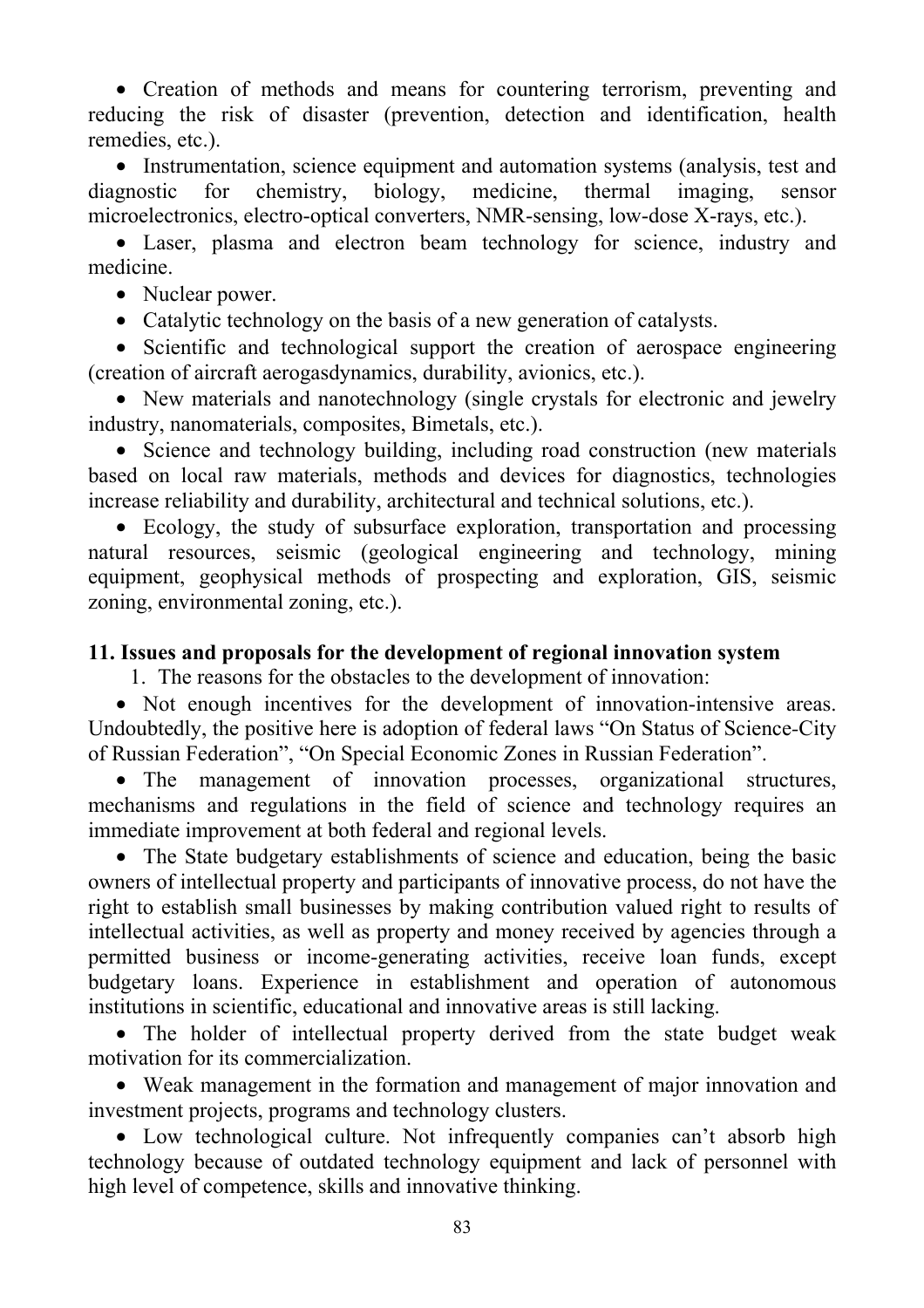• There is little tangible support system scheme «incubation» companies designing and producing new high-technology products (first domestic experience in recent years acquired Foundation for Assistance to Small Innovative Enterprises in science and technology - the programs: START, TEMP, UMNIK).

• Government programs aimed at reducing the risk of innovation projects and attract domestic and foreign investment in science and applications, above all venture capital fund with state participation - have not yet been shown effective work.

• Not enough development of an enabling environment reduces the risk of innovative projects and programs to attract domestic and foreign investment in scientific applications and high-tech industries. In particular, a lack of reliable mechanisms for the protection of investors, the low activity of banks, pension funds and insurance companies in the venture business, poor infrastructure of venture investment, etc.

2. To create conditions for the development of regional innovation system it is necessary:

• To form a coherent system of measures to actively introduce technopark-like ideology of socio-economic development of Novosibirsk Region.

• Develop holistic (federal and regional) system of legal acts to stimulate innovation and investment activity in the scientific, industrial, educational, industrial and social spheres.

• Develop innovative models of systems and programs in scientific and educational complex mechanisms and management with priority on training highlevel competencies and skills for the knowledge-based economy.

• Provide legal support to the status of the territories innovative development (academic campuses, technology parks in major universities and industrial enterprises) with high concentration of scientific, technological, educational, and innovative capacity.

• Take steps to overcome the technological lag of industrial enterprises.

• Develop mechanisms of the state order for scientific research and technical products and services, as well as the state protection in order to prevail over the purchase for the public use of national high-tech products.

• Develop a system of state support to small and medium business entities, including business incubation.

• Develop a system of independent assessment of the market and pledge value of intellectual property in order to ensure reliable guarantees of debt the borrower to obtain investment funds (security of property rights to intellectual property).

• Develop a system of venture investment.

• Create a unified regional information-analytical and consulting network of technology transfer.